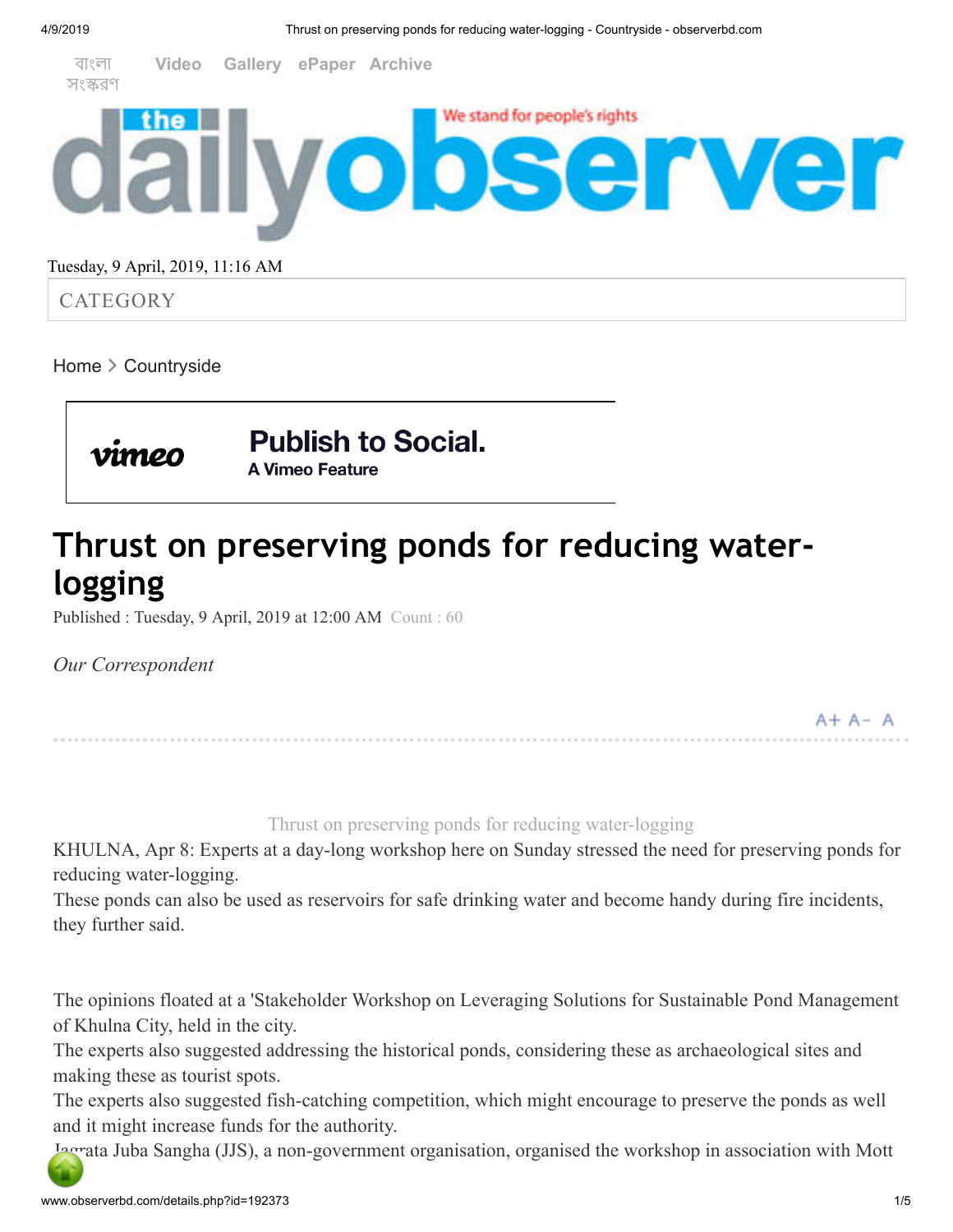

MacDonald, a Nederland-based consultancy firm.

Pond owners, community people, environmentalists, journalists, NGOs, international NGOs, KWASA, and KCC Conservancy Department participated in the workshop.

Md Atikul Islam, professor of Environmental Science Discipline of Khulna University, Md Kamal Uddin Ahmed, deputy managing director of Khulna Water and Sewerage Authority (KWASA), and Md. Joynal Abedin, jonal coordinator, Blue Gold, Khulna, spoke at the workshop while ATM Zakir Hossain, executive director of JJS, facilitated the workshop.

 Md Atikul Islam said most of the ponds in the South-Western region including Khulna City have unique histories of their own. Many were dug up to help people.

Md Kamal Uddin Ahmed, DMD, KWASA, said Khulna is the third largest divisional city of Bangladesh, and due to urbanization, the city is expanding and people needs and demands have changed. Consequently, large infrastructural development has been happening in the city, which is responsible for losing a number of ponds, as well as using sand for filling up new lands might be harmful for the ground water, he also added.

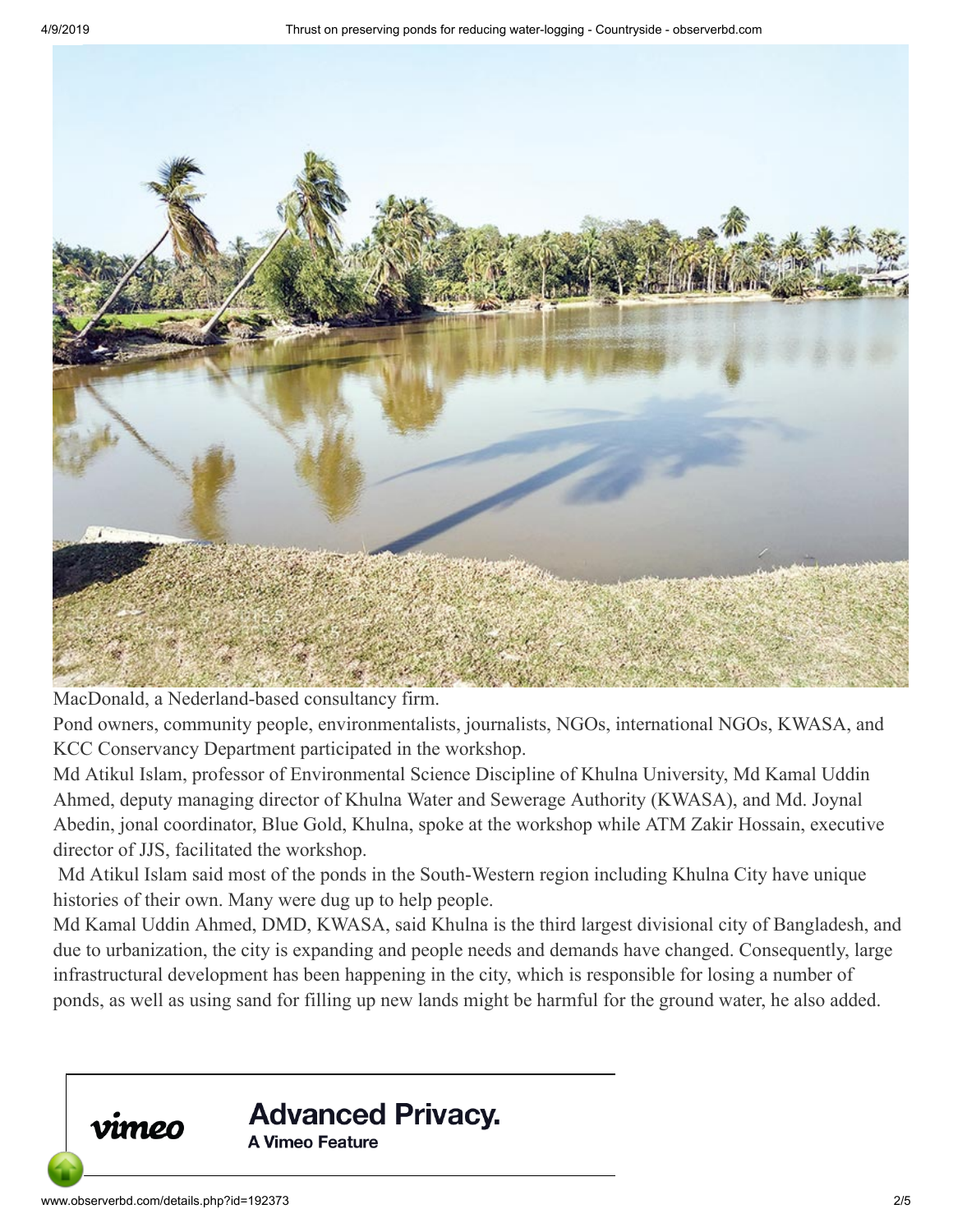| « Previous                                                                           |         | $Next \rightarrow$ |
|--------------------------------------------------------------------------------------|---------|--------------------|
| 0 Comments                                                                           | Sort by | <b>Newest</b>      |
| Add a comment                                                                        |         |                    |
| <b>Facebook Comments Plugin</b>                                                      |         |                    |
| You Might Also Like                                                                  |         |                    |
| Interns of Bogura Shaheed Ziaur Rahman Medical College Hospital formed a human chain |         |                    |
| Joypurhat fields green with Boro saplings<br><b>Arrivan Martin Arrivan</b>           |         |                    |
| Health services on at risky bldg in Barishal<br>dailyobserver                        |         |                    |
| Selfie bid on rly track claims life of teenager<br>dailyobserver                     |         |                    |
| Two commit suicide in two districts<br>dailyobserver                                 |         |                    |
| Brickfields still burning woods at Sapahar                                           |         |                    |
| Female garment worker stabbed dead in M'singh<br>dailyobserver                       |         |                    |
| Thrust on preserving ponds for reducing water-logging                                |         |                    |

 $\bullet$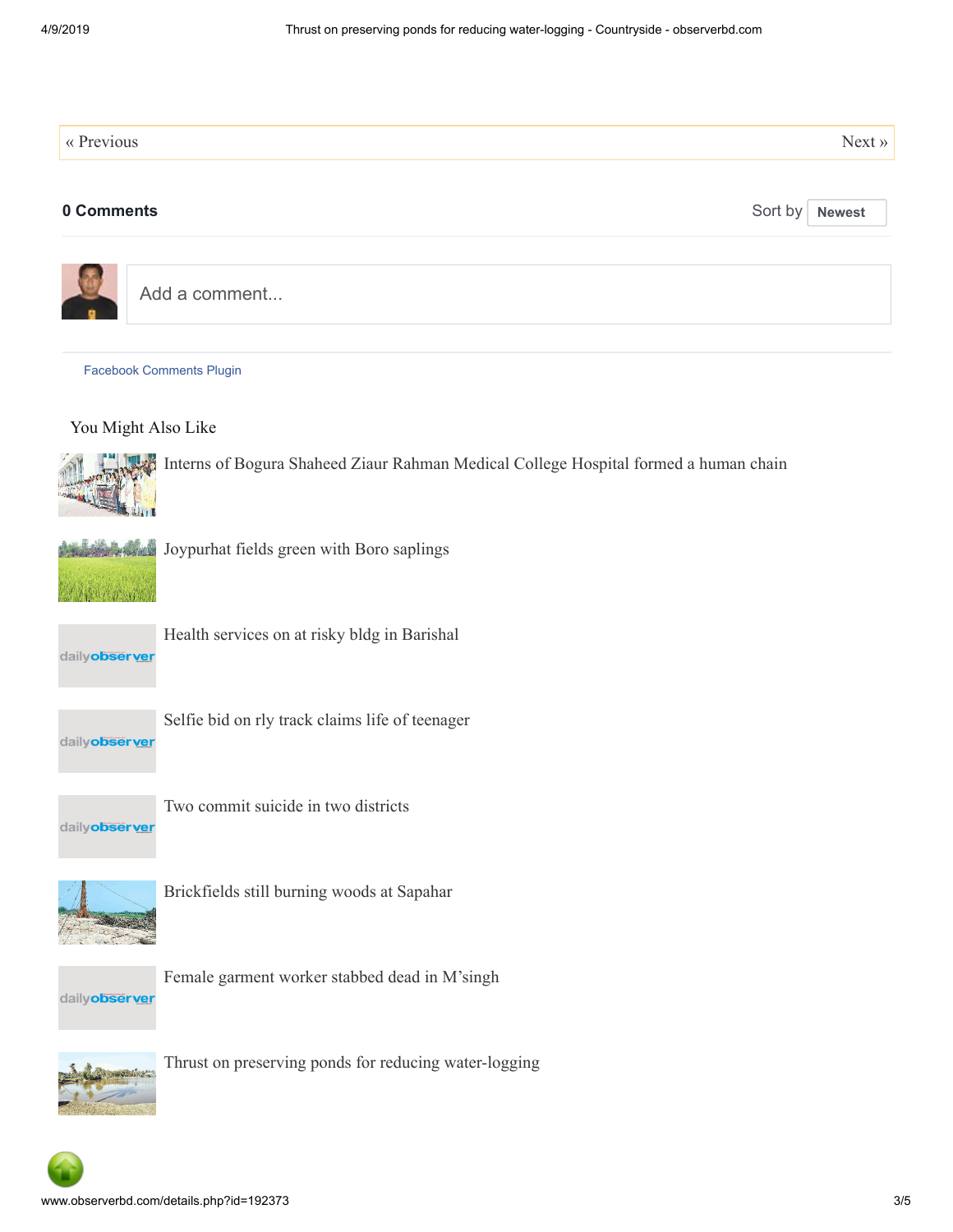#### **Latest News**

[Pele leaves French hospital](http://www.observerbd.com/details.php?id=192499) [Infrastructures cost world's highest in Bangladesh](http://www.observerbd.com/details.php?id=192498) [Myanmar must create conditions for Rohingya repatriation: US](http://www.observerbd.com/details.php?id=192497) [Fire burns spinning mill in Cumilla EPZ](http://www.observerbd.com/details.php?id=192496) [Iran labels US 'state sponsor of terrorism'](http://www.observerbd.com/details.php?id=192495) [PM urges int'l community to fight climate change unitedly](http://www.observerbd.com/details.php?id=192494) [Facebook morally bankrupt, blames New Zealand](http://www.observerbd.com/details.php?id=192381) [PM directs for sending burned Feni girl to Singapore](http://www.observerbd.com/details.php?id=192370) [Dr Kamal goes to Bangkok for treatment](http://www.observerbd.com/details.php?id=192369) [Biman makes emergency landing at Chattogram](http://www.observerbd.com/details.php?id=192368)



#### **Most Read News**

[Prices of fire safety equipment on the rise](http://www.observerbd.com/details.php?id=192319) [Bugged by claims of forced withdrawal HAAB polls to see 3-pronged fight](http://www.observerbd.com/details.php?id=192321) [Two students and a Russian national die of 'alcohol poisoning' in Rajshahi](http://www.observerbd.com/details.php?id=192318) [SC upholds Khaleda's bail in Cumilla murder case](http://www.observerbd.com/details.php?id=192324) [Hanif rules out possibility of Khaleda's release on parole](http://www.observerbd.com/details.php?id=192320) [EC's fresh demand for Tk 32 crore irks Finance Ministry](http://www.observerbd.com/details.php?id=192323) [US 'security threat alert' unwarranted: PM's sharp reaction timely, justified](http://www.observerbd.com/details.php?id=192325) [Govt applies for Tarique's extradition](http://www.observerbd.com/details.php?id=192326) [Feni madrasa student in critical condition](http://www.observerbd.com/details.php?id=192331) [PM urges global community to mount pressure on Myanmar](http://www.observerbd.com/details.php?id=192327)